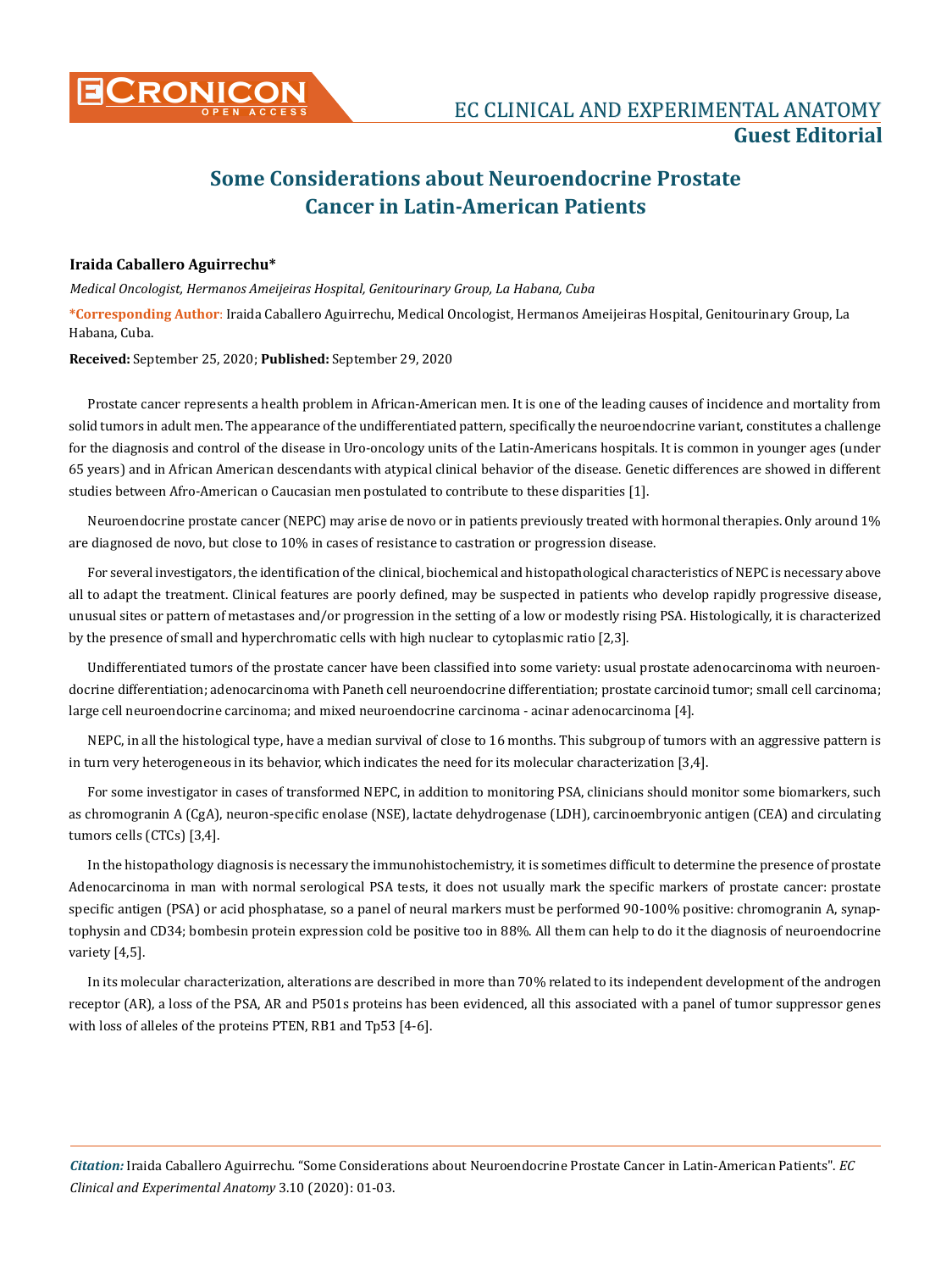# Treatment of neuroendocrine carcinomas of the prostate

In general, these patients have a very poor response to the recommended treatments for localization, mainly in the scenario of resistance to castration with Abiraterone Acetate and Docetaxel, with which the main resistance investigations have been carried out.

There are indications for treatment in this small group of patients who are generally more sensitive to platinum salts, therefore other chemotherapy regimens other than Docetaxel are recommended with better clinical and biochemical response but without significant benefit on overall survival (OS) [6].

| <b>Drugs</b>     | Drugs dosage             | <b>Schedule</b> | <b>Schedule Frequency</b> |
|------------------|--------------------------|-----------------|---------------------------|
| Cisplatin        | $25 \text{ mg/m}^2$      | Days 1,2,3      | $c/21$ days               |
| Etoposide        | $100 \text{ mg/m}^2$     | Days 1,2,3      |                           |
| Carboplatin      | AUC <sub>5</sub>         | Day 1           | $c/21$ days               |
| Etoposide        | $100 \text{ mg/m}^2$     | Days 1,2,3      |                           |
| Carboplatino     | AUC <sub>5</sub>         | Day 1           | $c/21$ days               |
| Docetaxel        | 75 mg/m <sup>2</sup>     | Day 1           |                           |
| Cyclophosphamide | $1000 \,\mathrm{mg/m^2}$ | Day 1           | $c/21$ days               |
| Vincristine      | 2 <sub>mg</sub>          | Day 1           |                           |
| Adriamicyn       | $40 \text{ mg/m}^2$      | Day 1           |                           |

*Table 1: Chemotherapy used in neuroendocrine adenocarcinoma of the prostate.*

#### **Conclusion**

It is important to identify the patient with neuroendocrine prostate cancer with clinical worse evolutions, specifically in young African-American men and Latin-American patients to adequate sequence staging studies, their risk factors related to the disease and individualize the treatment of them and to incorporate the risk family members into genetic advising.

### **Bibliography**

- 1. Francesca Khani., *et al.* ["Evidence for Molecular Differences in Prostate Cancer between African American and Caucasian Men".](https://pubmed.ncbi.nlm.nih.gov/25056375/) *Clinical Cancer Research* [20.18 \(2014\): 4925-4935.](https://pubmed.ncbi.nlm.nih.gov/25056375/)
- 2. Aparicio AM., *et al.* ["Platinum-based chemotherapy for variant castrate-resistant prostate cancer".](https://pubmed.ncbi.nlm.nih.gov/23649003/) *Clinical Cancer Research* 19 (2013): [3621-3630.](https://pubmed.ncbi.nlm.nih.gov/23649003/)
- 3. Conteduca V., *et al.* ["Clinical features of neuroendocrine prostate cancer".](https://www.ejcancer.com/article/S0959-8049(19)30471-X/abstract) *European Journal of Cancer* 121 (2019): 7-18.
- 4. Epstein JI., *et al.* ["Proposed morphologiac classification of prostate cancer with neuroendocrine differentiation".](https://pubmed.ncbi.nlm.nih.gov/24705311/) *The American Journal [of Surgery Current Oncology Reports](https://pubmed.ncbi.nlm.nih.gov/24705311/)* 38.6 (2014): 756-767.
- 5. Vlachostergios P., *et al.* ["Emerging Variants of Castration-Resistant Prostate Cancer".](https://pubmed.ncbi.nlm.nih.gov/28361223/) *Current Oncology Reports* 19.5 (2017): 32.